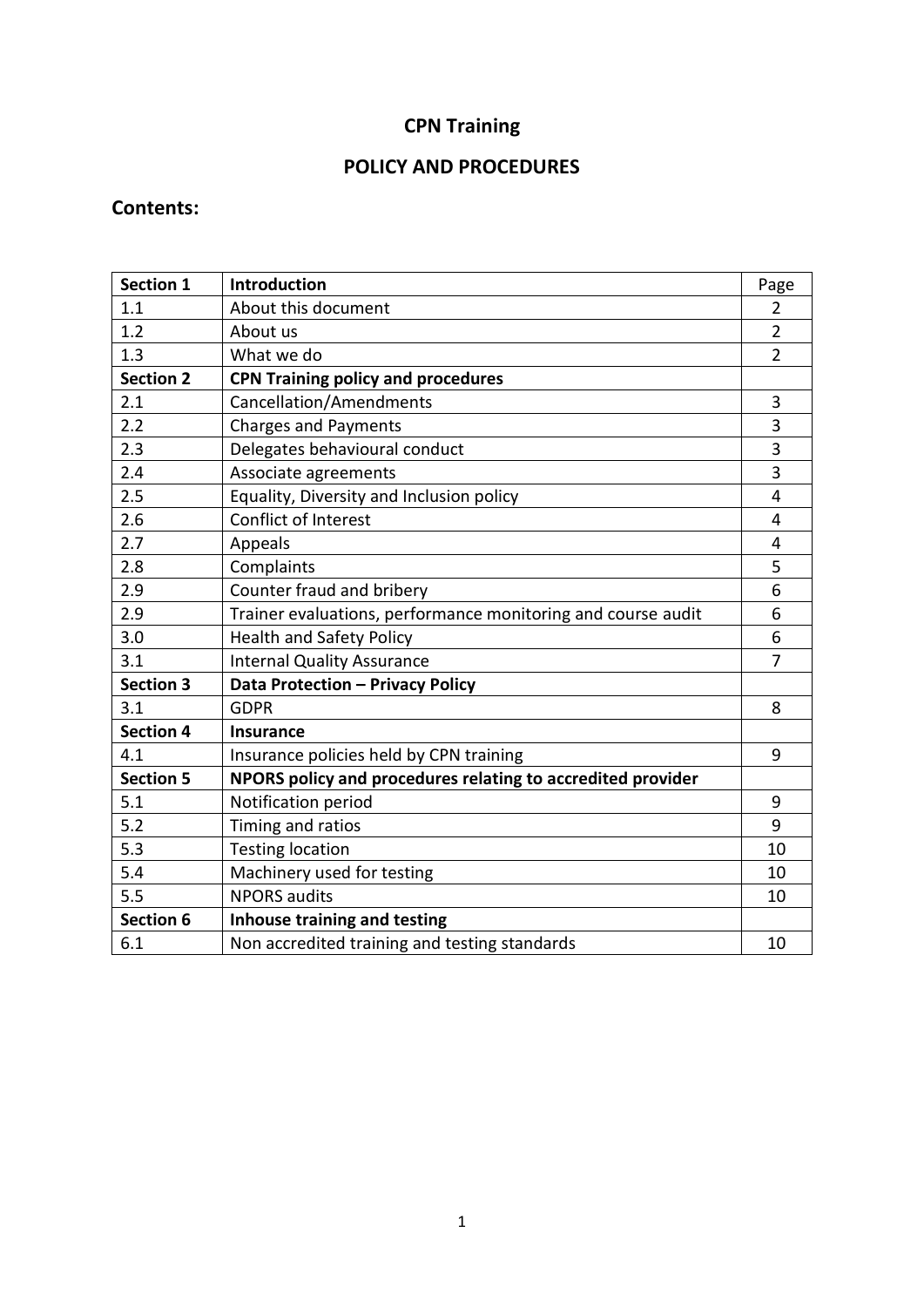## **Section 1:**

## **1.1 About this document**

This document sets out the policy and procedures which CPN Training Instructor/s, administration and training associates adhere to.

It sets out:

- What we do and the services we offer
- The framework which governs the instructor/s which for and on behalf of CPN Training
- The handling and processing of personal data
- Insurance policies in place
- Outlines the policy and procedure framework which governs NPORS accredited training providers.
- Non accredited training inhouse training standards.

This document should be read along with the Health and Safety policy.

We hope this covers what you need, should any further questions arise please contact CPN Training direct via the contact details at the end of this document.

## **1.2 About us**

CPN Training was established in 2018 as an NPORS accredited training provider, offering onsite training and testing nationwide in a variety of plant machinery. Most recently CPN Training offers First Aid training courses and First Aid for Mental Health courses.

Our aim is to provide training solutions to suit our customers' individual needs, from companies who need multiple units covered or individuals who need assistance in one specific area.

## **2.2 What we do**

We offer approved accredited National Plant Operator Registration Scheme (NPORS) Training and Testing on Plant Machinery

We offer approved regulated First Aid and First for Mental Health courses.

We also work with other experienced and trusted instructors to enable us to offer a wide range of training on plant machinery within the construction and agricultural industry covering all aspects of health and safety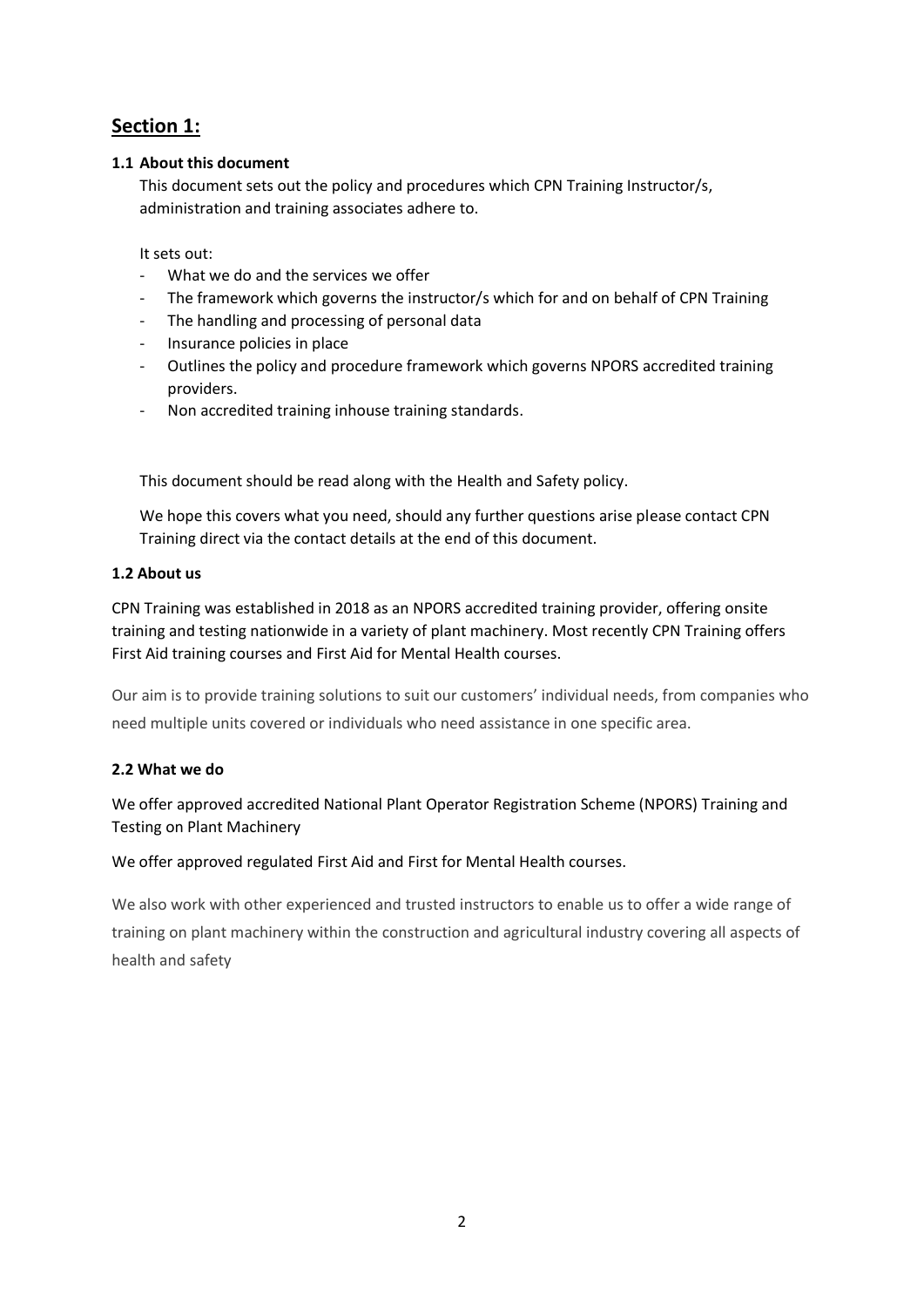## **Section 2: CPN Training Policy and Procedures**

## **2.1: Cancellation / Amendments**

- CPN reserve the right to cancel and/or amend course dates, times, contents and venues. Every effort will be made to give the Customer as much notice as possible and offer a reasonable alternative. No further compensation will be given.
- Cancellations; in the event of a cancelled course by the customer where travel or advance accommodation has been paid for and refunds unattainable, they are liable for these costs incurred.

## **2.2 Charges and Payments**

- CPN Training will not process any cards or certificates until payment has been made in full.
- In the event the Client fails to make payment in accordance with this Agreement, CPN Training may:-
- charge interest at the statutory interest rate specified in the Late Payment of Commercial Debt (interest) Act 1998; and/or
- Suspend supply of the Training Services by notice in writing until such time that full payment is received (unless otherwise agreed).
- Delay the release of certificates.
- In the event CPN Training seek legal advice to recover any debt, all legal fees will be chargeable to the client.
- CPN Training are not currently VAT registered
- Credit accounts will be considered over a two week turnoff period.

## **2.3 Delegates behavioural conduct**

- Delegates shall act reasonably throughout the training. CPN Training may remove a delegate from a course, where, in the opinion of the Trainer, which shall be final, the Delegate is behaving unreasonably.
- CPN Training reserves the right to undertake random drug testing in accordance with health and safety and driving regulations under the Misuse of Drugs Act 1971.

## **2.4 Equality, Diversity and Inclusion Policy**

- CPN Training Ltd is an equal opportunities organisation. It is our aim that there shall be equal opportunities within this organisation and in all the services we provide and services provided by approved Trainer/Assessors.
- There shall be no discrimination on the grounds of gender, gender reassignment, marital status, colour, race, disability, age, ethnic or national origin, religion or belief, sexual orientation, marriage and civil partnership, maternity or political opinion.
- All CPN Training employees, associates and approved Trainer/Assessors have a responsibility to apply this principle in practice
- Ensure that there are no barriers to entry to courses and qualifications offered by CPN and CPN approved Trainer/Assessors for disabled people, for women or men, or people from different racial groups, other than those directly related to the integrity of the courses and qualifications. The nature of any barriers will be stated and the inclusion of the requirements that create the barrier justified only and explicitly in terms of the integrity of the courses and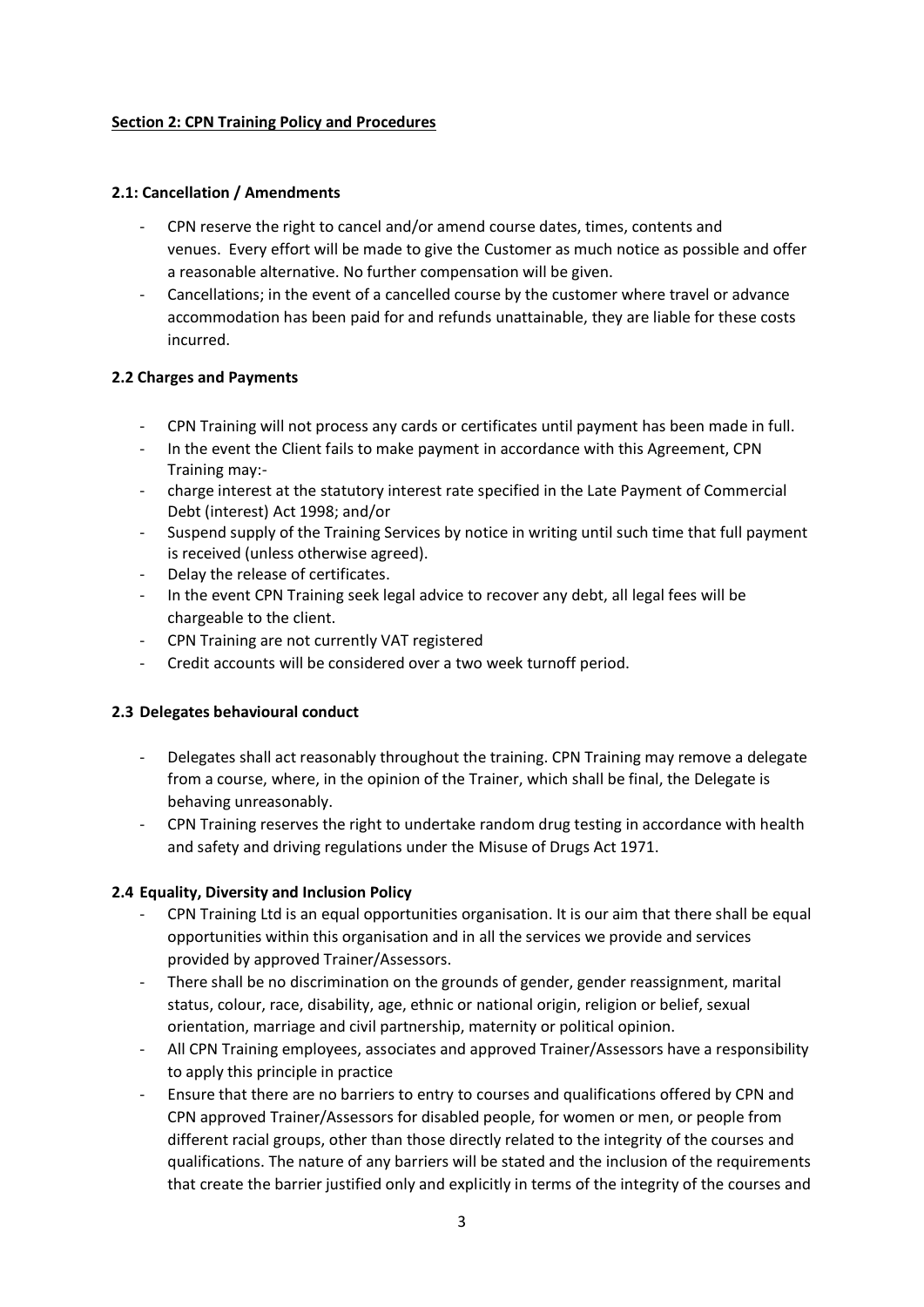qualifications. Any details of how the effect of any barriers will be mitigated, including using access arrangements, including reasonable adjustments will be recorded.

- Make every practical effort to ensure that materials, services and facilities are not only free from bias but will also support employees, approved Trainer/Assessors and Learners in maximising employment and personal development opportunities.

The Equality Act 2010 requires FAA to make reasonable adjustments for disabled learners. The purpose of a reasonable adjustment is to reduce the effect of a permanent or temporary disability, specific learning need or medical condition allowing learners to demonstrate their knowledge, skills and understanding. The integrity of the assessment must be maintained whilst providing access to assessment for these learners if possible. Both the 2005 Disability Discrimination Act and the Equality Act 2010 have recognised the principle that reasonable adjustments may not always be appropriate to qualifications. Some assessments may only be adjusted up to a certain point before the meaning and value of the qualification could be undermined.

## **2.5 Associated Agreement**

- Where by which CPN Training uses an independent training provider to deliver training and or testing on behalf of CPN Training they will be required to sign an associate agreement.
- Associates performance will be monitored using feedback forms and monitor visits to ensure compliance.
- Copies of relevant accreditation and insurance will be obtained and retained until associate and or CPN Training cancels the agreement.

## **2.6 Conflict of interest**

Conflict of interest may arise should an individual's personal or family interest and or loyalties conflict with those of the awarding body.

Such conflicts may result in decisions or actions that are not in the interest of the accredited bodies may put at risk the integrity of CPN Training.

Should conflict of interest arise either, before, during or after assignments the managing director should be informed and the awarding body where appropriate.

## **2.7 Appeals**

If you feel a decision should be reconsidered, you should first discuss this with your instructor to establish how the decision was made.

If you are still not satisfied with the outcome, you may start an appeal process.

An appeal must be made within 10 days of receiving the decision if the appeal is relating to NPORS certification a direct appeal can be made to them as the awarding body.

The appeal statement should outline the reasons for the reconsideration with a detailed account of any error, oversight, omission or misjudgement you believe may have occurred in the decision making process.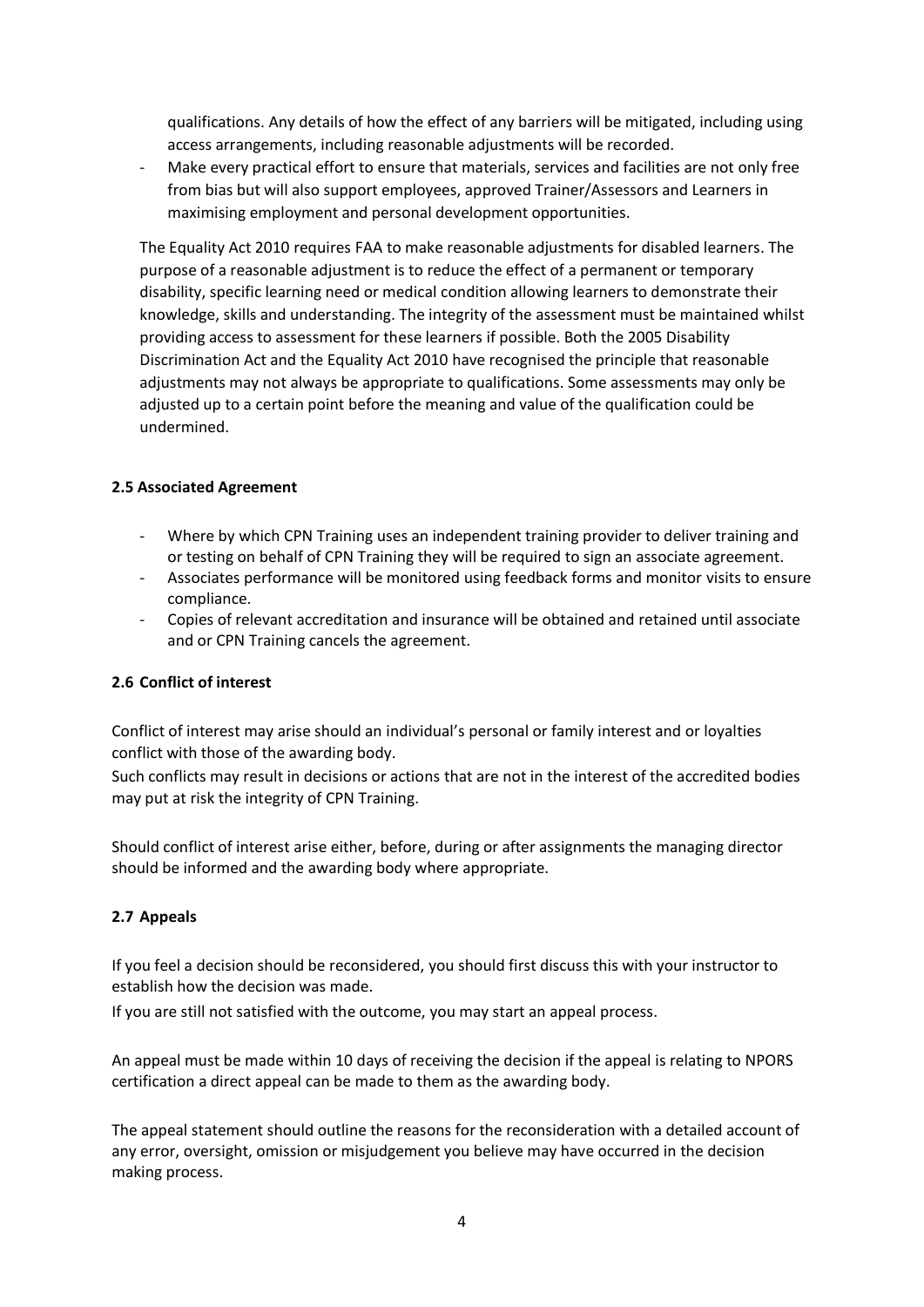Appeals must be submitted in writing or email and should contain as much information as may be needed to properly consider the appeal. On receipt of an appeal, CPN will:

- Acknowledge receipt of the appeal within 5 working days of receipt
- Request any further information, oral or written, that may be required
- Arrange for appropriate Centre personnel to examine the appeal

• Aim to review the appeal and respond within 20 working days of receipt of the appeal. In some cases the process may take longer; in such instances, CPN will contact the parties concerned to inform them of the likely revised timescale

• Inform the appellant of the outcome within 5 working days of deciding the outcome

• Where, as a result of investigations, CPN find evidence of possible maladministration or malpractice CPN will inform the awarding body and take appropriate remedial action

## **2.8 Complaints**

Complaints may relate to dissatisfaction concerning:

- Content or conduct of courses leading to FAA qualifications or NPORS qualification
- Assessment process
- Alleged miss-selling or unfair eligibility conditions
- Failure to make appropriate reasonable adjustments for Learners This list is not exhaustive.

Where a complaint is not immediately resolved by informal discussion with the complainant, complaints will be dealt with under the formal procedures as set out in paras 3.3 to 3.9.

#### CENTRE'S COMPLAINTS PROCEDURE Validity of Complaints:

The application of the formal complaints procedure will only be taken with the knowledge or consent of the complainant. The initial contact may clearly indicate this to be appropriate, otherwise the complainant will be asked if they wish to raise the matter formally. It is expected that the complainant should provide their name, although such personal data will be kept confidential unless this would prevent a full investigation.

When a complaint, or review application, is received, CPN Training will:

- Acknowledge receipt within 5 working days
- Request any further information that may be required
- Arrange for appropriate Centre personnel to examine the complaint

• Aim to examine the complaint and respond within 20 working days of receipt of the complaint. (Where it is possible that the processes may take longer we will contact the parties concerned to inform them of the likely revised timescale)

• Inform the complainant of the outcome within 5 working days of the decision being made • Inform the complainant that, if they are still not happy with the outcome, they may request that the matter be referred to FAA, (The Awarding Organisation) or the relevant Regulatory Body (Ofqual or SQA Accreditation), NPORS (The awarding organisation)

• Where, as a result of investigations CPN, find evidence of possible maladministration or malpractice, CPN will inform FAA, NPORS and take appropriate remedial action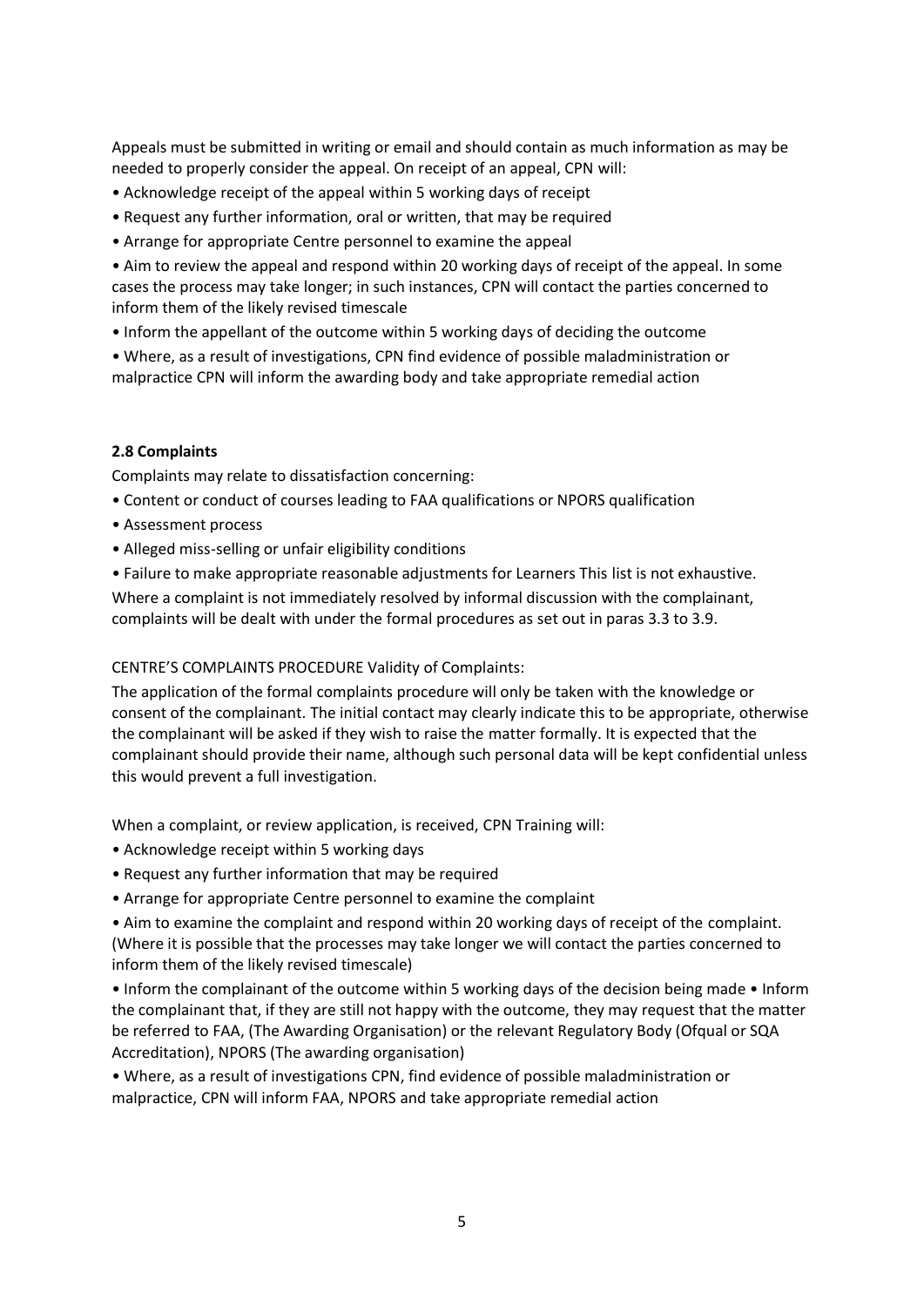## **2.9 Fraud and Bribery**

CPN Training operates a zero-tolerance attitude to fraud and requires all associates, to act honestly and with integrity at all times and to report all reasonable suspicions of fraud.

The Bribery Act 2010 requires that anyone employed or working with CPN Training not either directly or indirectly:

- Offer, give, solicit or accept any bribe, either in cash or any other form of reward, to or from any person or company, wherever they are located and whether they are a public official or body, or private person or company.
- Give or retain any commercial, contractual or regulatory advantage through unethical or illegal means when conducting business.

## **2.10 Trainer evaluations, performance monitoring and course audit**

In order to ensure standards are maintained and meet the requirements of our awarding bodies monitoring visits and audits are carried out directly by them – see NPORS audits 5.5

Additionally trainer feedback sheets are given to candidates.

As part of the monitoring of Learners registering for a CPN Training qualification in relation to National Vocational Qualification or where required by regulating bodies we will collect information on diversity, requests for special considerations, access arrangements and feedback from Learners, approved Trainer/Assessors and other stakeholders.

All relevant issues identified that suggests that our provision or services may have unnecessary impacted on Learners will be reported back to the Centre Manager who will be responsible for leading on introducing amendments to provision and/or services where necessary and in accordance with our documented procedures for delivering courses and qualifications. Details of the outcomes of each review will be made available to the qualification regulators upon request

## **3.0 Health and Safety Policy**

CPN Training Ltd is committed to protecting the health and safety of its employees and any other persons. We take these responsibilities very seriously with the legal requirements defining our minimum standards.

In particular, we aim to:

- Provide safe and healthy working environment and systems of work for all our staff and visitors.
- Provide safe and healthy working environments and systems of work for all people involved in our training activities, such as Learners, Instructors and Assessors, at any venues where activities take place directly on behalf of CPN Training Ltd.
- Create a culture in which all are responsible for health and safety.
- Carry out and maintain risk assessments on all premises and activities; undertaking risk assessments as and when changes occur (new equipment, staff, working procedures, premises etc).
- Provide all necessary personal protective equipment (PPE) that may be appropriate and any training required to effectively use such equipment.

• Raise awareness and maintain an up-to-date knowledge of all aspects of relevant health and safety among all staff. This includes any new legal and in-house requirements affecting employees.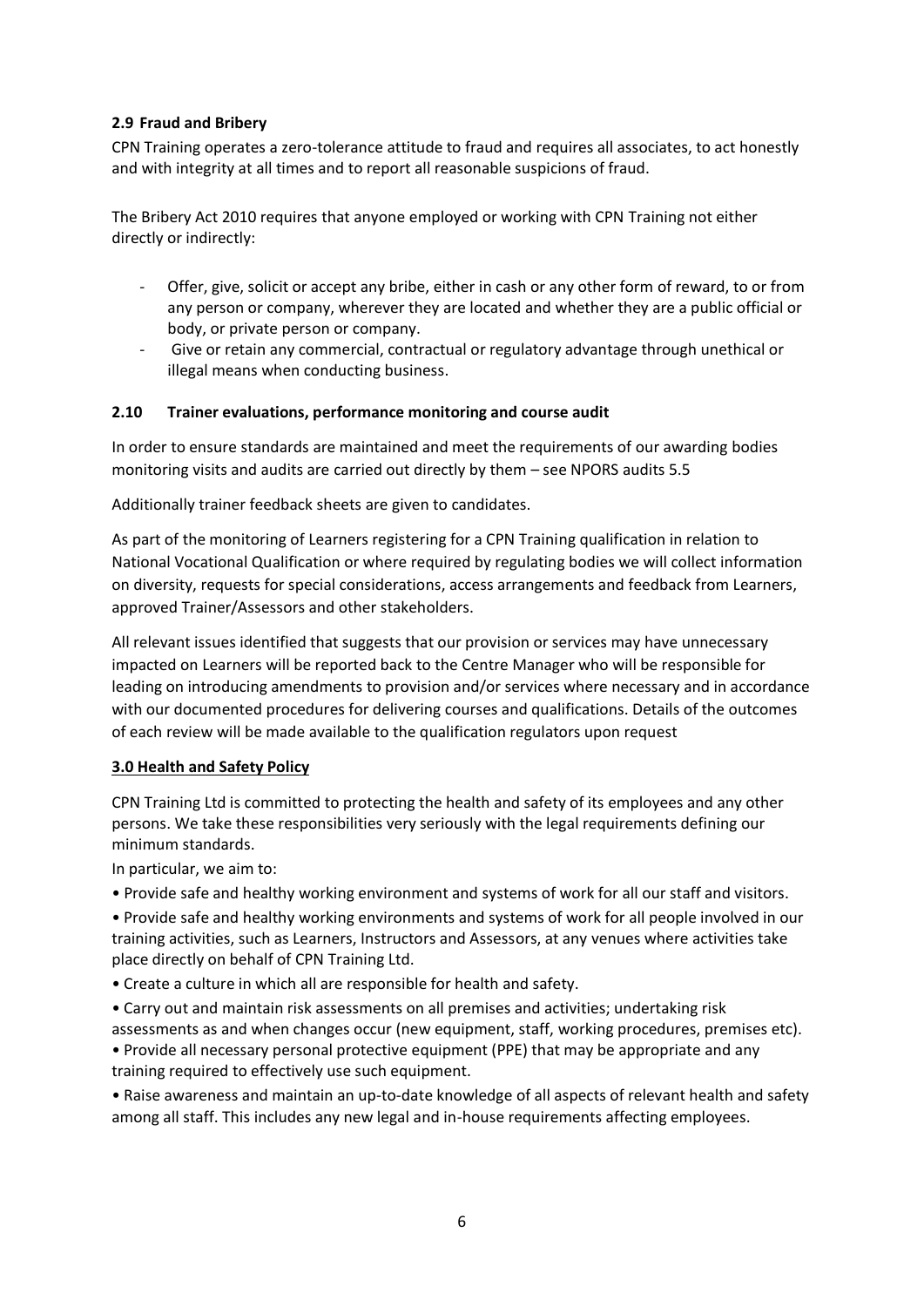#### ORGANISATION RESPONSIBILITIES

Chris Newland – Managing Director The nominated competent person with overall responsibility for health and safety within the CPN Training, including:

• Keeping abreast of and implementing legal responsibilities.

• To organise all necessary risk assessments including risk assessments as and when changes occur, such as: The introduction of new equipment. Use of different substances. The introduction of new working practices. Changes to premises and furniture. Staff changes.

• Carrying out random work place inspections to ensure that safe working practices and procedures are being adhered to and that these are still relevant to the job at hand.

- Check the current condition of equipment and replace when necessary.
- Ensure, within reason, the most suitable equipment is provided where required.
- Catherine Newland
- Ensure the maintenance of first aid equipment and trained first aid personnel.
- Designated First Aider.

• Such overall responsibilities will include all places of work as used by the Organisation, including for example temporary venues used for meetings or training.

All staff: It is the responsibility of all staff to protect their health and safety at work and the health and safety of colleagues and other people who may be affected by their employment activities. In particular, they should:

• Report any hazards or equipment faults they identify to their line manager or the Company Managing Director - taking immediate preventative action if necessary.

- Adhere to Company rules, policies and procedures.
- Not interfere or misuse equipment that is provided for their health and safety.

• Report any personal injuries, illness or conditions they believe to be linked to work or that may affect their ability to work.

#### **3.1 Internal Quality Assurance:**

1. STATEMENT CPN Training is committed to implementing a robust Internal Quality Assurance system to ensure that all training delivered by ourselves and by our Approved Trainer/Assessors meets the highest possible standards and those set by our Regulatory Bodies. Our aims are:

• To meet and exceed the requirements of our Regulatory Bodies including but not limited to First Aid Awards Ltd and Future (Awards and Qualifications) Ltd. And National Plant Operators Scheme (NPORS).

• To ensure that any person delivering training through CPN Training provide effective delivery that meets Learners needs and expectations.

- To ensure all Trainer/Assessors provide fair, accurate and consistent assessment decisions.
- To ensure required documentation and audit trails are maintained.

• To ensure all personnel involved in the delivery and assessment of CPN courses hold the appropriate qualifications and experience.

• To provide clear and transparent information to CPN team members and approved Trainer/Assessors on quality assurance requirements.

• To state clear, fair and appropriate sanctions.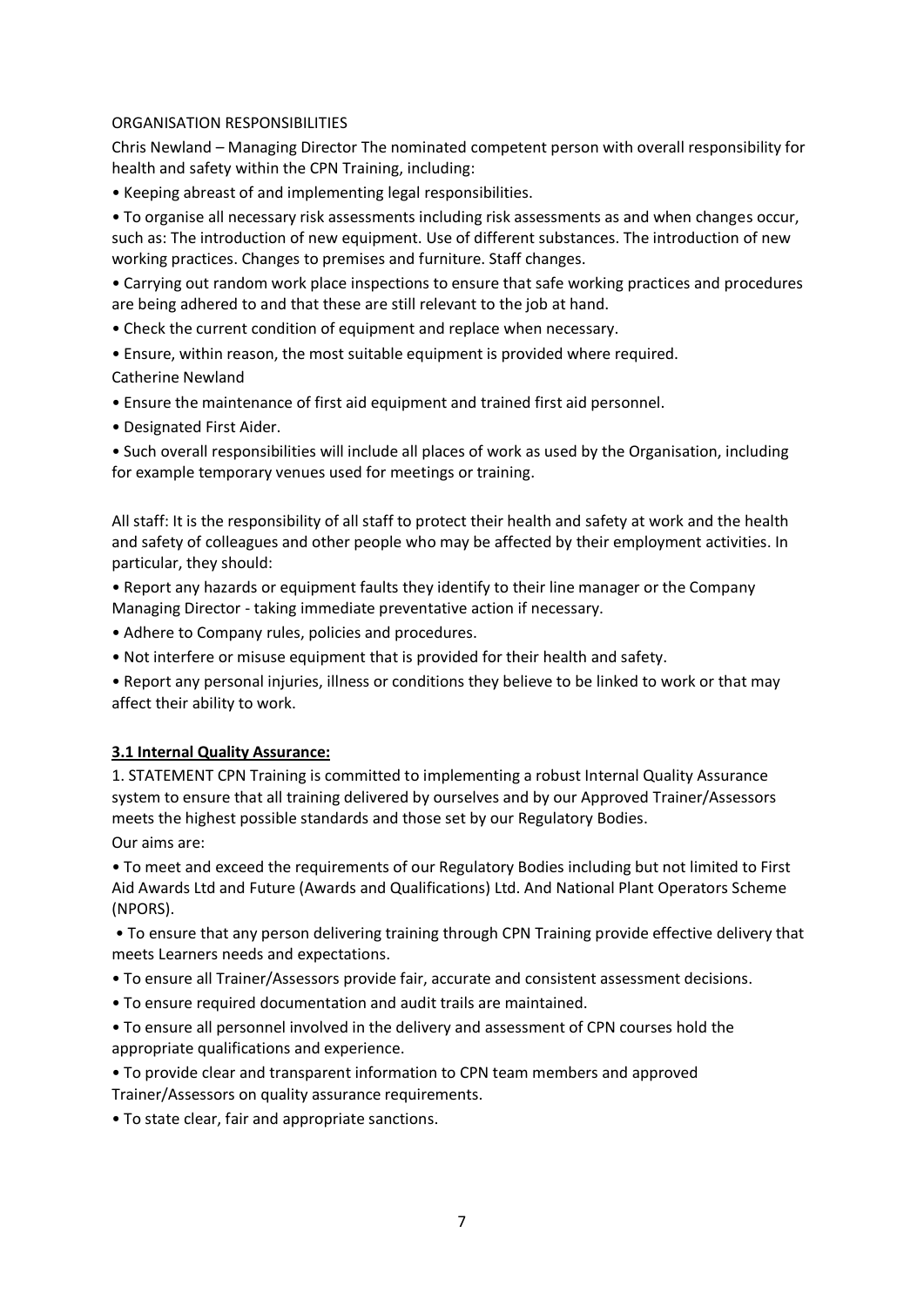Qualifications required by each role All Trainer/Assessors and Internal Quality Assurance persons must be suitably qualified before undertaking the role. The qualifications and experience required for each role is stated within the Assessment Principles for First Aid Qualifications and First Aid Awards Operational Manual and National Plant Operators Scheme.

RECORD KEEPING CPN Training will keep all course records, records of all complaints and appeals and records of any investigations for three years and six months. CPN Training also requires all Trainer/Assessors to keep all course records (i.e paperwork/complaint and appeals) for three years and six months

## **Section 3: Data Protection: Privacy Policy**

## **3.1 GDPR**

The Client shall ensure that it has in place all necessary consents in connection with Personal Data to allow CPN Training at all times to perform the Training Services without infringing any third-party rights.

CPN Training warrants to the Client that it will only use the Personal data for the purposes of carrying out its obligations hereunder and that it will ensure that all reasonable and appropriate security measures are in place to protect the Personal Data. Furthermore, CPN Training will destroy or deliver up the Personal Data upon written demands from the Client, and further, that it has in all respects complied with its obligations under the Data Protection Act 1998 and any amendments to or re-enactments thereof.

CPN Training Ltd is committed to ensuring that your privacy is protected. Should we ask you to provide certain information by which you can be identified when using this website, then you can be assured that it will only be used in accordance with this privacy statement.

Nuco Training Ltd may change this policy from time to time by updating this page. You should check this page from time to time to ensure that you are happy with any changes.

#### **What we collect**

We may collect the following information:

- name and job title
- contact information including email address
- demographic information such as postcode, preferences and interests
- other information relevant to customer surveys and/or offers

#### **What we do with the information we gather**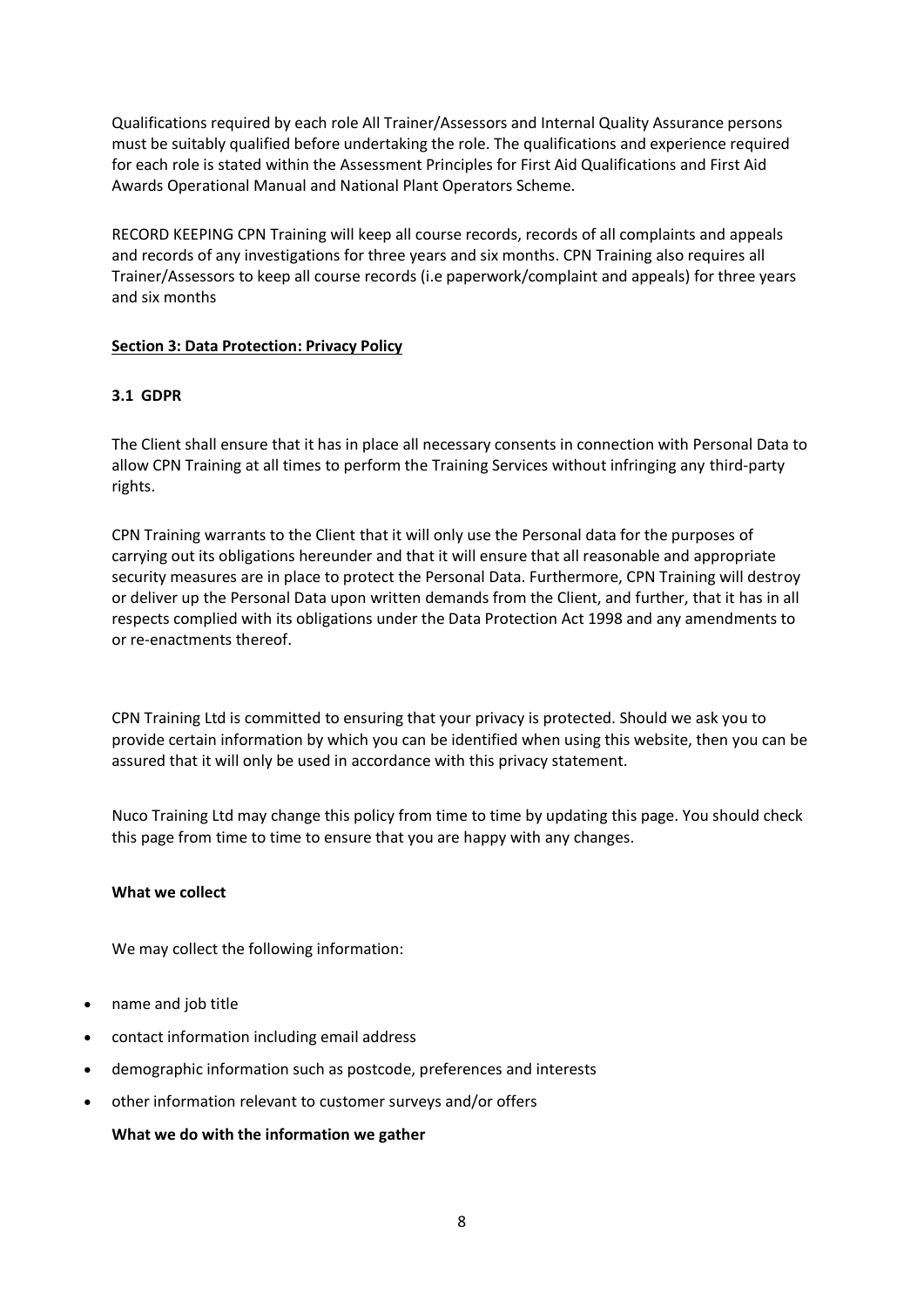We require this information to understand your needs and provide you with a better service, and in particular for the following reasons:

- Internal record keeping.
- We may use the information to improve our products and services.
- We may periodically send promotional emails about new products, special offers or other information which we think you may find interesting using the email address which you have provided.
- From time to time, we may also use your information to contact you for market research purposes. We may contact you by email, phone, fax or mail. We may use the information to customise the website according to your interests.

#### **Security**

We are committed to ensuring that your information is secure. In order to prevent unauthorised access or disclosure we have put in place suitable physical, electronic and managerial procedures to safeguard and secure the information we collect online.

## **Section 4: Insurance**

#### **4.1 Insurance**

- CPN Training carries public liability insurance for an amount up to £2,000,000 for each and every claim and shall provide evidence of this cover upon request.
- CPN Training carries Professional Indemnity Insurance
- Associates will also be asked to provide details of insurance policies they hold.

#### **Section 5: NPORS accredited Training and Testing policy and procedures**

#### **5.1 NPORS Notification period**

NPORS require a minimum of 48hour notice to notify a training and or testing day/s. Failure to notify within this time scale results in an additional £15.00 late notification fee set by NPORS and will therefore be forward to the client.

#### **5.2 NPORS ratios, timings**

CPN Training works within the training ratios set out by NPORS for each category and training / testing route undertaken.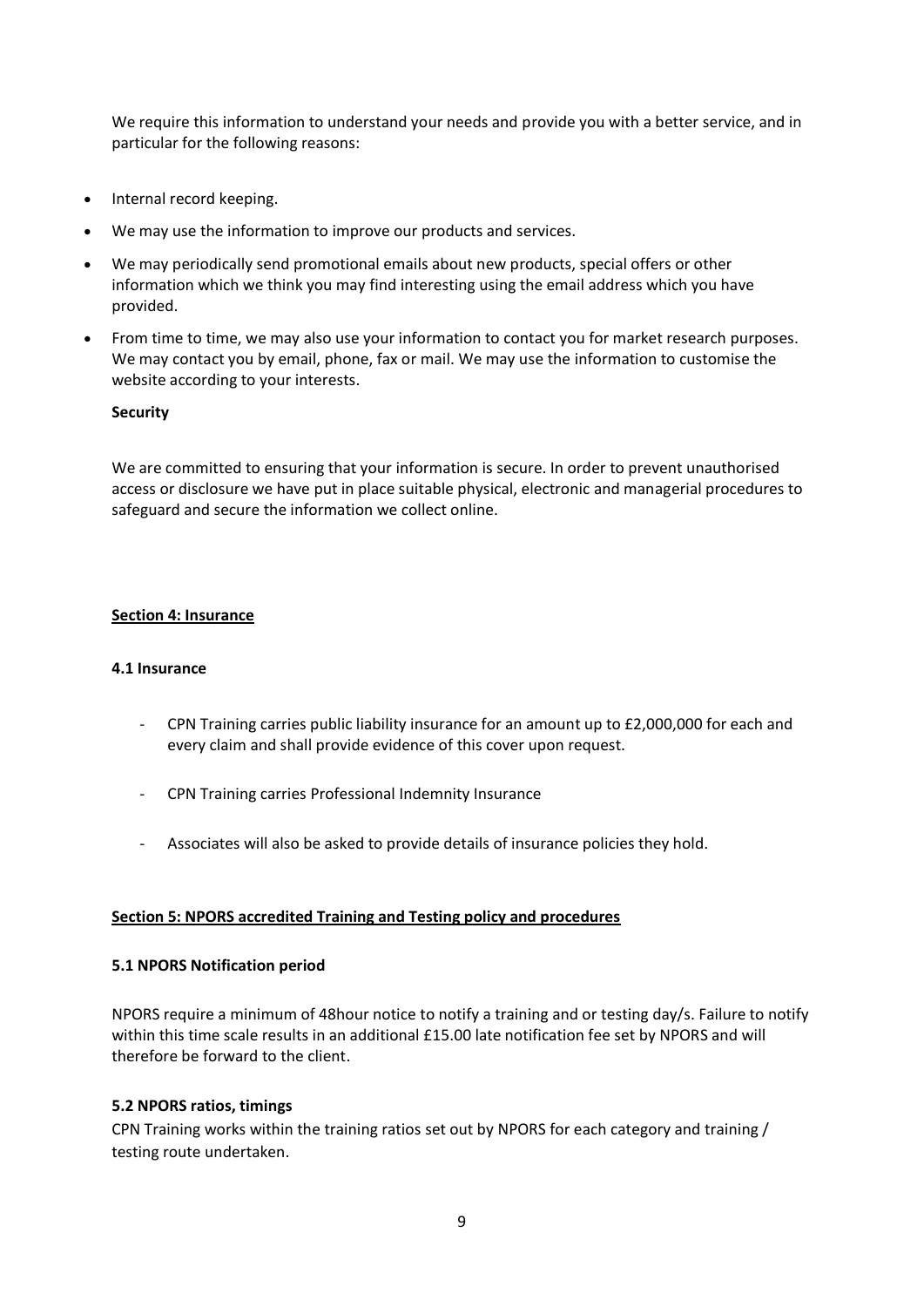## **5.3 Testing Location**

NPORs Practical test's require various tasks to be performed in order to pass the practical Test; This includes but is not limited to:

-various terrains,

- areas to excavator up to a 15meter long trench.

- Stacking areas

-Tipping areas.

With the above dependent on the machine the candidates are being tested on.

Should CPN Training find that the site is not fit for purpose, to enable the safe completion of the activities laid out we reserved the right to stop the practical test. Should you believe your site may not meet the testing requirements please contact CPN directly by phone or arrange an area which does comply.

#### **5.4 Machinery used for testing**

Any machine which is being used for training and or testing MUST have current and up to date:

- Certificate of thorough examination (LOLER)
- Annual thorough examination (Certificate of compliance)
- Machine user manual.

These must be present on the day.

#### **5.5 NPORS audits**

All NPORS training providers are subject to unannounced monitoring visits. All the above criteria will be checked and paperwork audited.

#### **6. Inhouse Training**

6.1 Non accredited training and testing is undertaken to the same standard as accredited training ensuring health and safety standards are met.